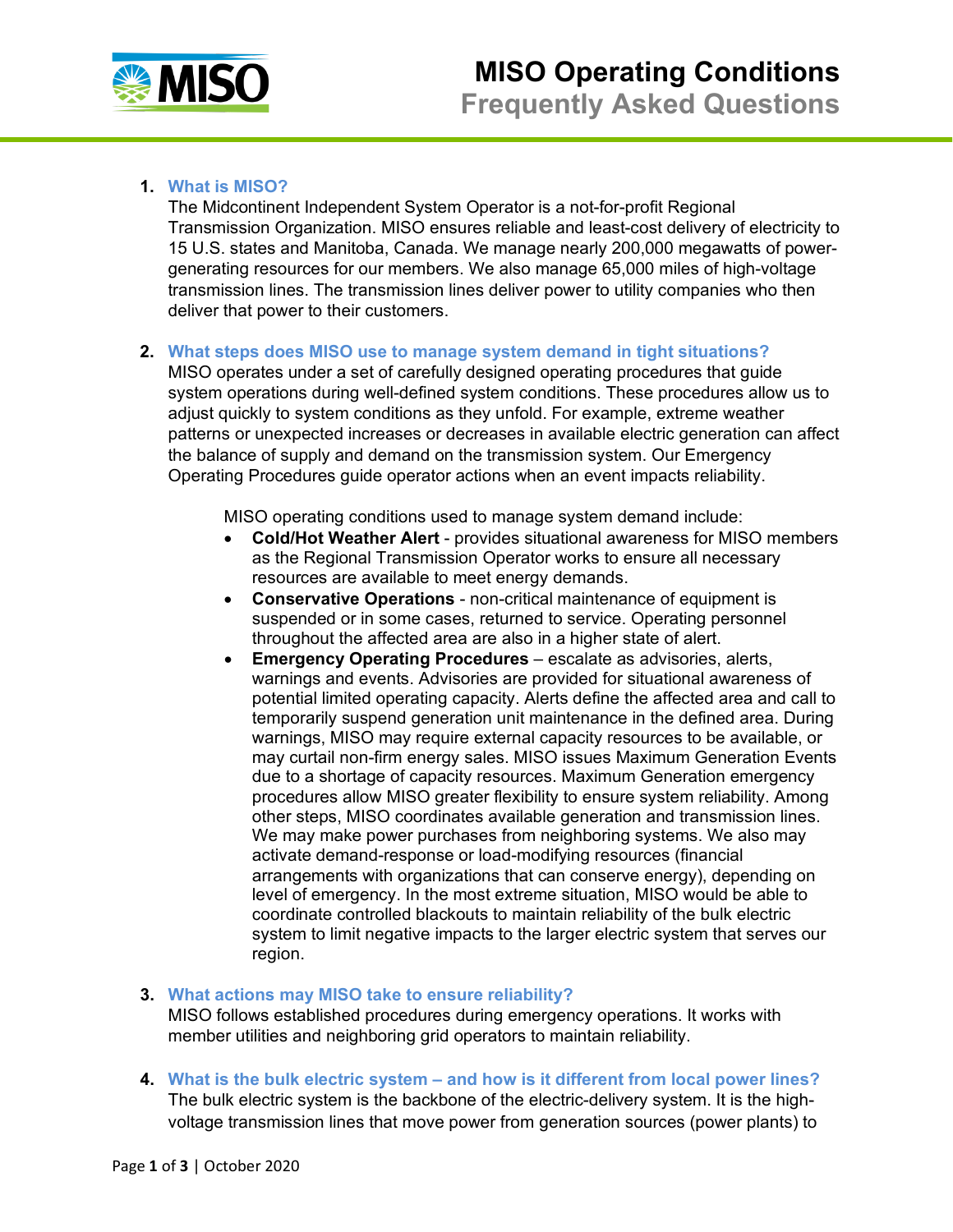

substations. Power is then taken from the substation to the smaller distribution lines serving local neighborhoods. Energy flowing across the bulk electric system must remain in constant balance to maintain reliability and avoid large-scale blackouts.

**5. How does MISO predict how much electricity will be needed by its members' customers?**

MISO uses sophisticated computer models to forecast and schedule power resources daily, and in real-time as conditions change. Forecasting load helps MISO meet the energy needs of the system. MISO's load forecast horizon spans the next seven days and includes temperature, cloud cover, humidity, precipitation, other weather conditions and historic usage data, among other factors, to determine needed electricity supplies. Sudden or unpredicted changes in the weather pattern can impact the load forecast. A single degree difference on a hot summer afternoon can increase energy consumption by approximately 1,800 megawatts or more, or roughly the amount of power needed to serve a half-million people.

**6. Does the need for emergency operations mean we need to build more power plants?** 

No. Under typical conditions, our region has ample electric supply. MISO uses many different energy resources across a large footprint to serve its load. Specific conditions, generally during extreme heat or cold, may cause emergency operating conditions that include requests for public conservation. MISO plans for these situations and if necessary, takes steps to protect the bulk electric system.

**7. Does Emergency Operations include a public appeal to conserve electricity?**

In some extreme situations, MISO may direct member utilities to issue public electricity conservation appeals. MISO operators communicate this direction directly to local utilities, who then communicate to their customers. Simple conservation measures can allow customers to help keep the lights on and avoid blackouts. Conservation appeals are part of MISO's emergency operating procedures that help protect the grid. The procedures also maintain the reliability of the bulk electric system. Specific reasons for a public appeal are usually due to a combination of things, including extreme heat or cold, unplanned generation outages, and/or unplanned transmission line outages.

**8. In a public appeal, why should I conserve power when I pay an electric bill to be comfortable?**

In an extreme situation, everyone can do a little to help keep the lights on. We encourage customers to follow their electric company's tips on conserving electricity. A few simple actions can help reduce demand on energy resources during public appeal situations. These include delaying a clothes-washing/drying cycle and/or moving the thermostat up or down a few degrees. Conserving power can also help lower your power bills by decreasing your usage.

#### **9. Who makes the decision to issue a public appeal?**

MISO makes that decision. We manage the reliability of the grid across our footprint and follow emergency procedures established by federal regulations.